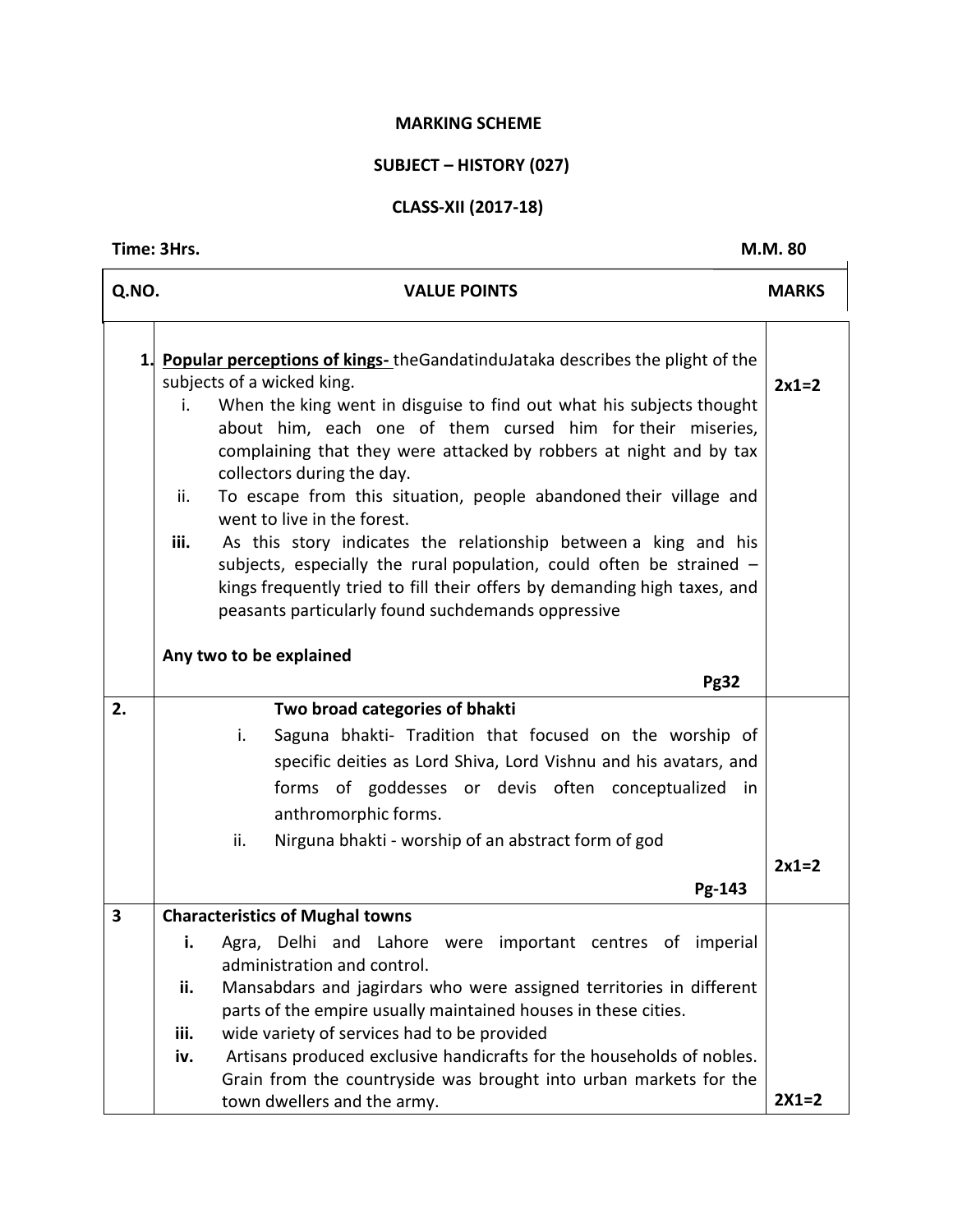|    | v.     | The treasury was also located in the imperial capital.                            |         |
|----|--------|-----------------------------------------------------------------------------------|---------|
|    | vi.    | Thus the revenues of the kingdom flowed into the capital regularly.               |         |
|    | vii.   | The emperor lived in a fortified palace and the town was enclosed by              |         |
|    |        | a wall, with entry and exit being regulated by different gates.                   |         |
|    | viii.  | Within these towns were gardens, mosques, temples, tombs, colleges,               |         |
|    |        | bazaars and caravanserais.                                                        |         |
|    | ix.    | The focus of the town was oriented towards the palace and the<br>principal mosque |         |
|    |        |                                                                                   |         |
|    |        | Any two points to be explained                                                    |         |
|    | Pg-318 |                                                                                   |         |
| 4. |        | <b>Trade relations of Harappa</b>                                                 |         |
|    | i.     | Copper was probably brought from Oman                                             |         |
|    | ii.    | Mesopotamian texts refer to copper coming from a region called                    |         |
|    |        | Magan                                                                             |         |
|    | iii.   | Mesopotamian texts mention contact with regions named Dilmun                      |         |
|    |        | (probably the island of Bahrain), Magan and Meluhha, possibly the                 |         |
|    |        | Harappan region.                                                                  |         |
|    | iv.    | The products from Meluhha: carnelian, lapis lazuli, copper, gold, and             |         |
|    |        | varieties of wood.                                                                |         |
|    | v.     | Harappan jar coated with a thick layer of black clay has been found at            |         |
|    |        | Omani sites. Such thick coatings prevent the percolation of liquids.              |         |
|    | vi.    | They established settlements such as Nageshwar and Balakot in areas               |         |
|    |        | where shells were available.                                                      |         |
|    | vii.   | Other such sites were Shortughai, in far-off Afghanistan, near the best           |         |
|    |        | source of lapis lazuli, a blue stone that was apparently very highly              |         |
|    |        | valued                                                                            |         |
|    | viii.  | Lothal which was near sources of carnelian (from Bharuchin Gujarat),              |         |
|    |        |                                                                                   |         |
|    |        | steatite (from south Rajasthan and north Gujarat) and metal (from                 |         |
|    |        | Rajasthan)                                                                        |         |
|    |        | Any four to be explained<br>pg 14                                                 | $4X1=4$ |
| 5. |        |                                                                                   |         |
|    |        | The sixth century BCE is often regarded as a major turning point in early         | $4X1=4$ |
|    |        | Indian history                                                                    |         |
|    |        |                                                                                   |         |
|    | i.     | An era associated with early states, cities.                                      |         |
|    | ii.    | An era associated with the growing use of iron.                                   |         |
|    | iii.   | An era associated with the development of coinage.                                |         |
|    | iv.    | It witnessed the growth of diverse systems of thought (Religions)                 |         |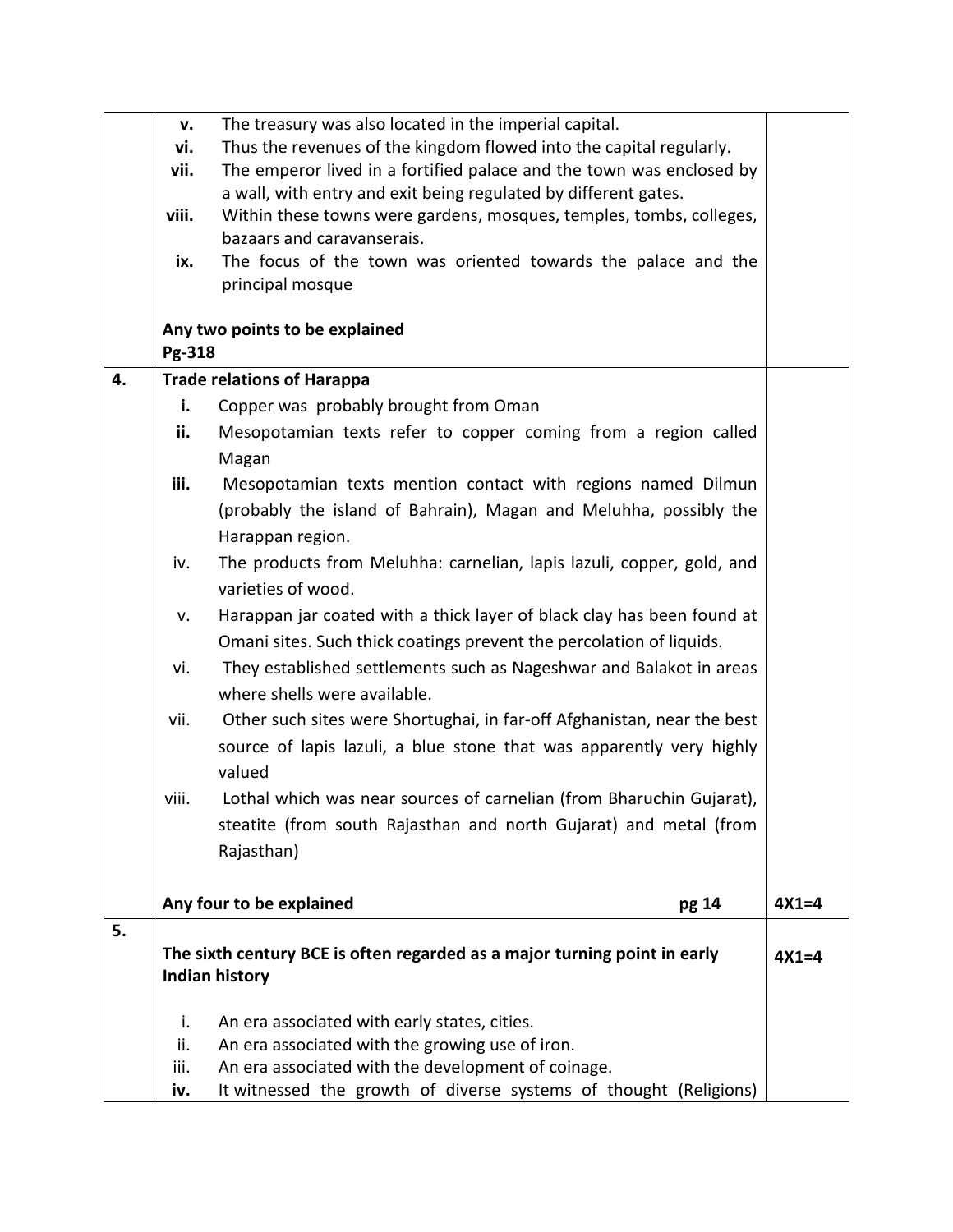|    |       | including Buddhism and Jainism.                                                           |         |
|----|-------|-------------------------------------------------------------------------------------------|---------|
|    | v.    | It is also associated with emergence of Sixteen Mahajanapadas                             |         |
|    |       | Justification by giving any four points<br>pg-55-60                                       |         |
|    |       |                                                                                           |         |
| 6  |       | <b>Royal centre</b>                                                                       | $4X1=4$ |
|    | i.    | It included over 60 temples.                                                              |         |
|    | ii.   | About thirty building complexes have been identified as palaces.                          |         |
|    | iii.  | The Mahanavamidibba was there.                                                            |         |
|    | iv.   | -The "king's palace" is the largest of the enclosures                                     |         |
|    | v.    | It has two of the most impressive platforms, usually called the                           |         |
|    |       | "audience hall" and the "mahanavamidibba".                                                |         |
|    | vi.   | Rituals associated with the structure probably coincided with                             |         |
|    |       | Mahanavami (literally, the great ninth day) of the ten-day Hindu                          |         |
|    |       | festival during the autumn months of September and October, known                         |         |
|    |       | variously as Dusehra (Northern India), Durga Puja                                         |         |
|    | vii.  | One of the most beautiful buildings in the royal centre was the Lotus                     |         |
|    |       | Mahal.                                                                                    |         |
|    | viii. | One of the most spectacular of these is one known as the Hazara                           |         |
|    |       | Rama temple. This was probably meant to be used only by the king                          |         |
|    |       | and his family.                                                                           |         |
|    | ix.   | These include scenes from the Ramayana sculpted on the inner walls                        |         |
|    |       | of the shrine.                                                                            |         |
|    | x.    | Other building palatial structures were constructedby thenayakas.                         |         |
|    |       | Analysis of any four to be given<br>Pg-183                                                |         |
| 7. |       | <b>Role of Rural Women-</b>                                                               | $4X1=4$ |
|    | i.    | They worked shoulder to shoulder in the fields.                                           |         |
|    | ii.   | Men tilled and ploughed, while women sowed, weeded, threshed and<br>winnowed the harvest. |         |
|    | iii.  | Artisanal tasks such as spinning yarn, sifting and kneading clay for                      |         |
|    |       | pottery, and embroidery were among the many aspects of production                         |         |
|    |       | dependent on female labour.                                                               |         |
|    | iv.   | They even went to the houses of their employers or to the markets if                      |         |
|    |       | necessary.                                                                                |         |
|    | v.    | They were child bearers in a society dependent on labour.                                 |         |
|    | vi.   | Marriages in many rural communities required the payment of bride-                        |         |
|    |       | price rather than dowry to the bride's family.                                            |         |
|    | vii.  | Remarriage was considered legitimate.                                                     |         |
|    | viii. | Women were kept under strict control by the family and the                                |         |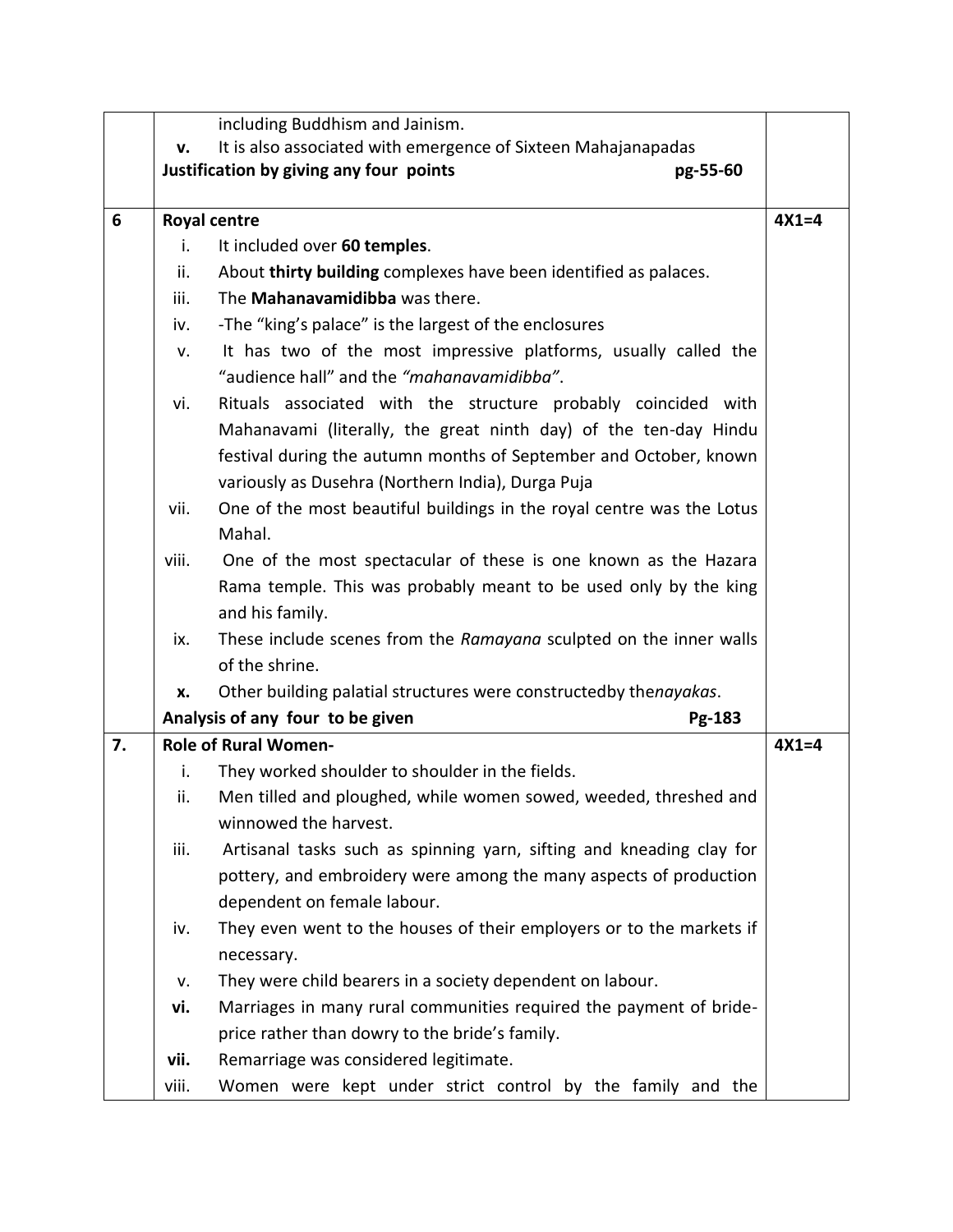|    |                                    | community.                                                                                                                                      |         |
|----|------------------------------------|-------------------------------------------------------------------------------------------------------------------------------------------------|---------|
|    | ix.                                | Record petitions sent by women to the village panchayat, seeking                                                                                |         |
|    |                                    | redress and justice.                                                                                                                            |         |
|    | x.                                 | Wives protested against the infidelity.                                                                                                         |         |
|    | xi.                                | women had the right to inherit property                                                                                                         |         |
|    | Any four to be explained<br>Pg 207 |                                                                                                                                                 |         |
| 8. | <b>Awadh's annexation</b>          |                                                                                                                                                 | $4X1=4$ |
|    | i.                                 | The conquest happened in stages.                                                                                                                |         |
|    | ii.                                | The Subsidiary Alliance had been imposed on Awadh in 1801. By the                                                                               |         |
|    |                                    | terms of this alliance the Nawab had to disband his military force,                                                                             |         |
|    |                                    | allowed the British to position their troops within the kingdom, and                                                                            |         |
|    |                                    | act in accordance with the advice of the British Resident.                                                                                      |         |
|    | iii.                               | Deprived of his armed forces, the Nawab became increasingly                                                                                     |         |
|    |                                    | dependent on the British to maintain law and order within the                                                                                   |         |
|    |                                    | kingdom. He could no longer assert control over the rebellious chiefs<br>and talugdars                                                          |         |
|    | iv.                                | Infact British acquired Awadh for producing indigo and cotton                                                                                   |         |
|    | v.                                 | The region was ideally located to be developed into the principal                                                                               |         |
|    |                                    | market of Upper India and was expected to complete a process of                                                                                 |         |
|    |                                    | territorial annexation                                                                                                                          |         |
|    | vi.                                | Dethroning of Wajid Ali Shah-On the plea that the region was being                                                                              |         |
|    |                                    | misgoverned and he was unpopular                                                                                                                |         |
|    |                                    | To be assessed as a whole<br>Pg-296                                                                                                             |         |
| 9. |                                    | i.<br>Mahatma Gandhi felt that everyone should speak in a language                                                                              | $4X1=4$ |
|    |                                    | that common people could easily understand.                                                                                                     |         |
|    |                                    | Hindustani $-$ a blend of Hindi and Urdu $-$ was a popular language<br>ii.<br>of a large section of the people of India, and it was a composite |         |
|    |                                    | language enriched by the interaction of diverse cultures.                                                                                       |         |
|    |                                    | Over the years it had incorporated words and terms from very<br>iii.                                                                            |         |
|    |                                    | many different sources, and was therefore understood by people                                                                                  |         |
|    |                                    | from various regions.                                                                                                                           |         |
|    |                                    | This multi-cultural language, Mahatma Gandhi thought, would be<br>iv.                                                                           |         |
|    |                                    | ideal<br>of communication<br>the<br>language<br>between<br>diverse                                                                              |         |
|    |                                    | communities                                                                                                                                     |         |
|    |                                    | It could unify Hindus and Muslims, and people of the north and<br>v.<br>the south                                                               |         |
|    |                                    | Any four points to be explained<br>Pg-425                                                                                                       |         |
|    |                                    |                                                                                                                                                 |         |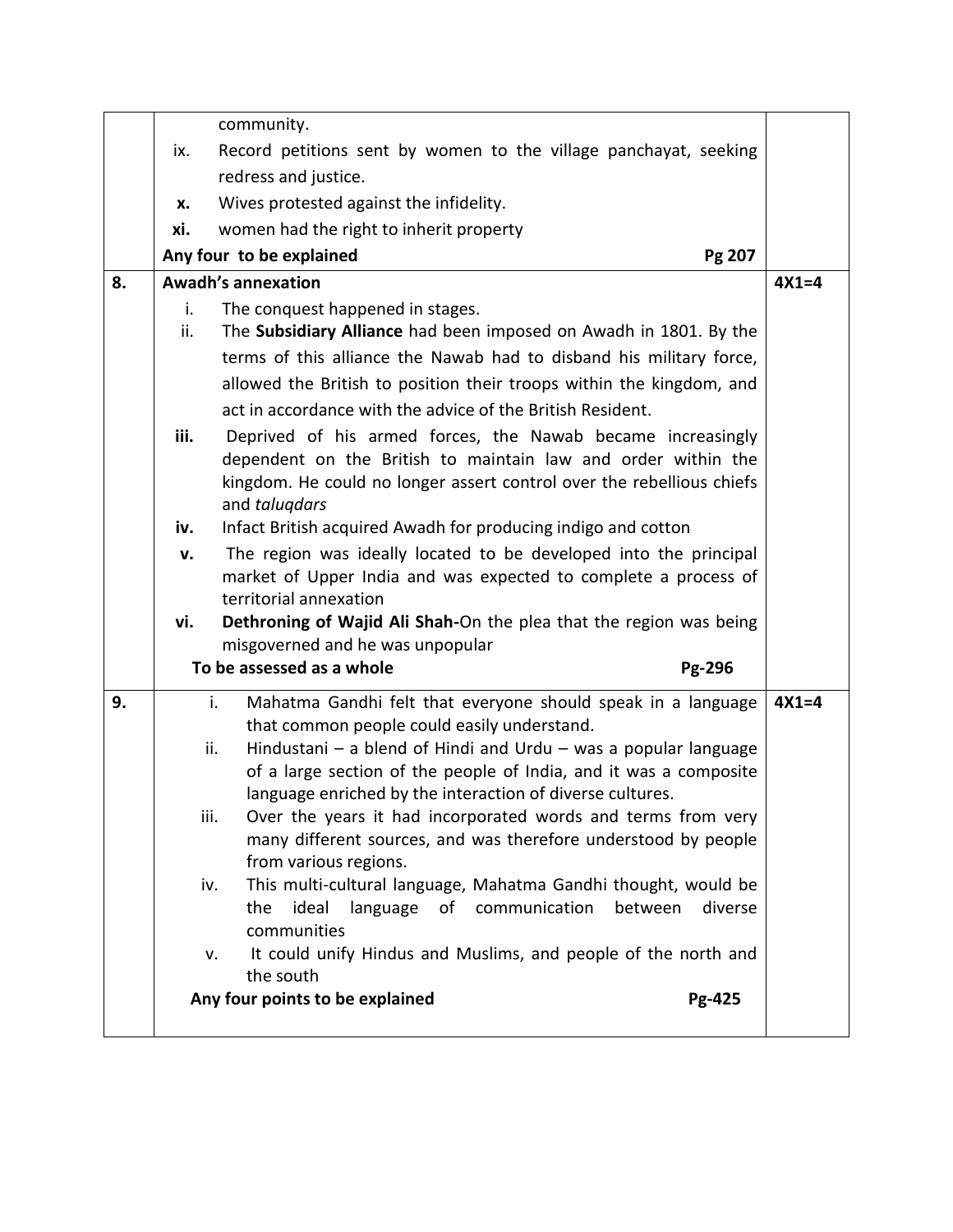| 10. | <b>Value based question</b> |                                                                                                                                                                                                                                                                                                                                                                                                           |         |  |  |
|-----|-----------------------------|-----------------------------------------------------------------------------------------------------------------------------------------------------------------------------------------------------------------------------------------------------------------------------------------------------------------------------------------------------------------------------------------------------------|---------|--|--|
|     | i.                          | <b>Gandhiji and secularism-</b>                                                                                                                                                                                                                                                                                                                                                                           |         |  |  |
|     |                             | a) He gave stress on harmony and brotherhood                                                                                                                                                                                                                                                                                                                                                              |         |  |  |
|     |                             | b) He visited riot torn slums of Calcutta to appeal for peace.                                                                                                                                                                                                                                                                                                                                            |         |  |  |
|     |                             | c) He assured the minority community of their safety.                                                                                                                                                                                                                                                                                                                                                     |         |  |  |
|     |                             | d) He tried to build a spirit of mutual trust and confidence                                                                                                                                                                                                                                                                                                                                              |         |  |  |
|     |                             | between the two communities                                                                                                                                                                                                                                                                                                                                                                               |         |  |  |
|     |                             | e) He tried to raise the feelings of fraternity and integration.                                                                                                                                                                                                                                                                                                                                          |         |  |  |
|     |                             | Any other relevant point<br>f)                                                                                                                                                                                                                                                                                                                                                                            |         |  |  |
|     |                             | Any two be explained                                                                                                                                                                                                                                                                                                                                                                                      |         |  |  |
|     | ii.                         | <b>Gandhjii's values of secularism</b>                                                                                                                                                                                                                                                                                                                                                                    |         |  |  |
|     |                             | a) Respect all religions equally.                                                                                                                                                                                                                                                                                                                                                                         |         |  |  |
|     |                             | b) Secular polity & democracy                                                                                                                                                                                                                                                                                                                                                                             |         |  |  |
|     |                             | c) Religious and cultural diversity should provide enriching public                                                                                                                                                                                                                                                                                                                                       |         |  |  |
|     |                             | experience                                                                                                                                                                                                                                                                                                                                                                                                |         |  |  |
|     |                             |                                                                                                                                                                                                                                                                                                                                                                                                           |         |  |  |
|     |                             |                                                                                                                                                                                                                                                                                                                                                                                                           |         |  |  |
|     |                             |                                                                                                                                                                                                                                                                                                                                                                                                           |         |  |  |
|     |                             |                                                                                                                                                                                                                                                                                                                                                                                                           |         |  |  |
|     |                             |                                                                                                                                                                                                                                                                                                                                                                                                           |         |  |  |
|     |                             |                                                                                                                                                                                                                                                                                                                                                                                                           |         |  |  |
|     | i)                          |                                                                                                                                                                                                                                                                                                                                                                                                           |         |  |  |
|     |                             |                                                                                                                                                                                                                                                                                                                                                                                                           |         |  |  |
|     |                             | Pg-393                                                                                                                                                                                                                                                                                                                                                                                                    | $1+3=4$ |  |  |
| 11  |                             | <b>Message of Jainism-</b>                                                                                                                                                                                                                                                                                                                                                                                | $8X1=8$ |  |  |
|     | i.                          | Entire world is animated: even stones, rocks and water have life.                                                                                                                                                                                                                                                                                                                                         |         |  |  |
|     | ii.                         | Non-injury to living beings, especially to humans, animals, plants and<br>insects                                                                                                                                                                                                                                                                                                                         |         |  |  |
|     | iii.                        | The principle of ahimsa, emphasized within Jainism, has left its mark<br>on Indian thinking as a whole.                                                                                                                                                                                                                                                                                                   |         |  |  |
|     | iv.                         | According to Jaina teachings, the cycle of birth and rebirth is shaped<br>through karma.                                                                                                                                                                                                                                                                                                                  |         |  |  |
|     | v.                          | Asceticism and penance are required to free oneself from the cycle of<br>karma.                                                                                                                                                                                                                                                                                                                           |         |  |  |
|     | vi.                         | This can be achieved only by renouncing the world                                                                                                                                                                                                                                                                                                                                                         |         |  |  |
|     | vii.                        | Monastic existence is a necessary condition of salvation.                                                                                                                                                                                                                                                                                                                                                 |         |  |  |
|     | viii.                       | Jaina monks and nuns took five vows: to abstain from killing, stealing                                                                                                                                                                                                                                                                                                                                    |         |  |  |
|     |                             |                                                                                                                                                                                                                                                                                                                                                                                                           |         |  |  |
|     |                             |                                                                                                                                                                                                                                                                                                                                                                                                           |         |  |  |
|     | f)<br>ix.                   | d) Plurality, co existence, rationalism<br>e) Concern and consideration for others;<br>Equality before law<br>g) Humanist feelings<br>h) Social justice<br>i) Tolerance amongst all<br>Solidarity of humankind.<br>Any three to be explained<br>and lying; to observe celibacy; and to abstain from possessing property<br>Any other relevant point<br>Any eight to support the statement<br><b>Pg-88</b> |         |  |  |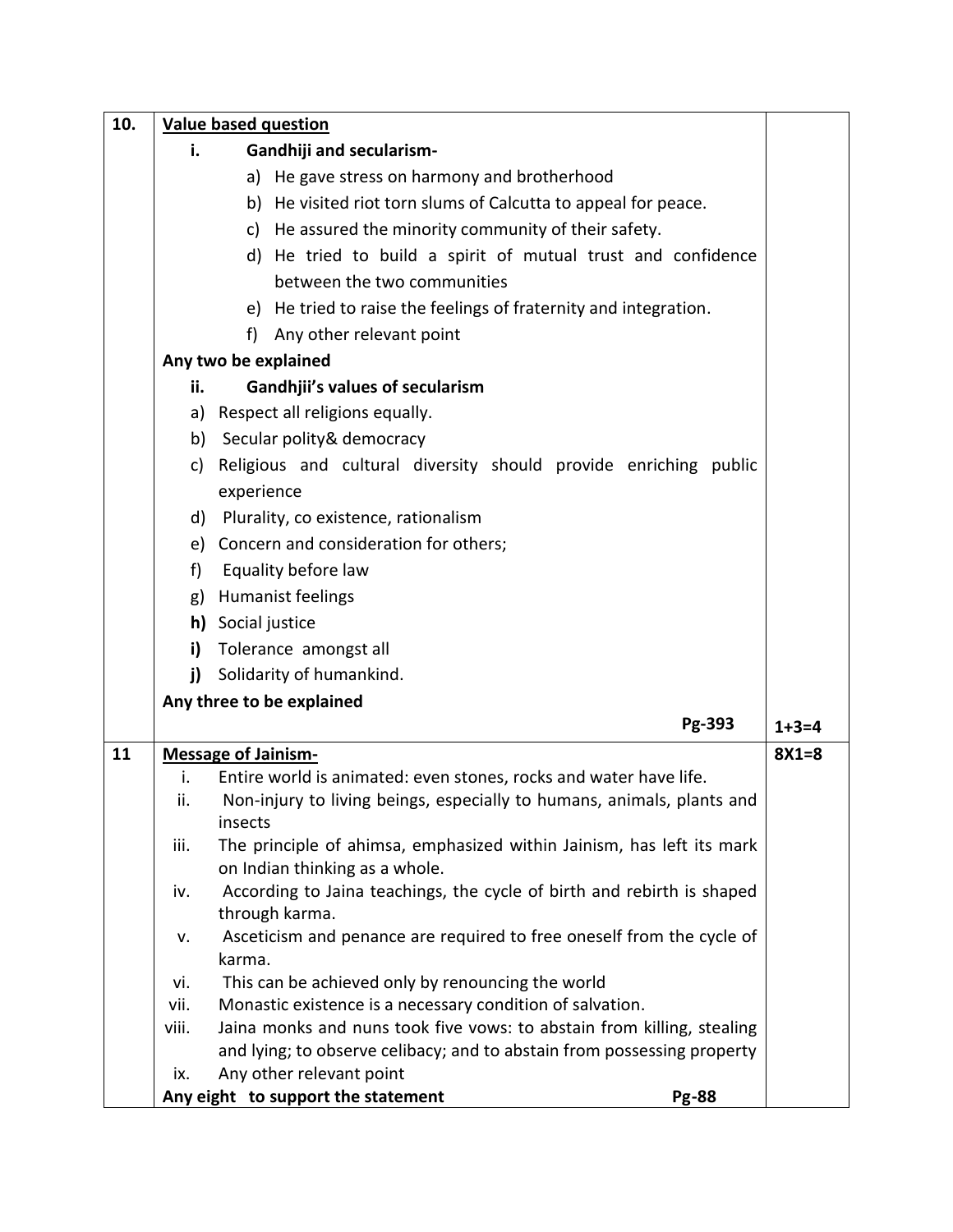| i.   | According to the traditions, Siddhartha was the son of a chief of the                                                                                                                                                                                                                                |             |
|------|------------------------------------------------------------------------------------------------------------------------------------------------------------------------------------------------------------------------------------------------------------------------------------------------------|-------------|
|      | Sakya clan. He had a sheltered upbringing within the palace, insulated<br>from the harsh realities of life.                                                                                                                                                                                          | $3 + 5 = 8$ |
| ii.  | One day he persuaded his charioteer to take him into the city. His first<br>journey into the world outside was traumatic.                                                                                                                                                                            |             |
| iii. | He was deeply anguished when he saw an old man, a sick man and a<br>corpse (dead body). He realized in that moment that the decay and<br>destruction of the human body was inevitable.                                                                                                               |             |
| iv.  | He also saw a homeless mendicant, who had come to terms with old<br>age, disease and death, and found peace. Siddhartha decided that he<br>too would adopt the same path.                                                                                                                            |             |
| v.   | Soon after, he left the palace and set out in search of his own truth.<br>Siddhartha explored several paths including bodily mortification which<br>led him to a situation of near death. He meditated for several days and<br>finally attained enlightenment. After this he came to be known as the |             |
|      | Buddha or the Enlightened One.                                                                                                                                                                                                                                                                       |             |
|      | Any three to be explained                                                                                                                                                                                                                                                                            |             |
|      | The Teachings of the Buddha                                                                                                                                                                                                                                                                          |             |
| i.   | The Buddha's teachings have been reconstructed from stories, found<br>mainly in the SuttaPitaka.                                                                                                                                                                                                     |             |
| ii.  | According to Buddhist philosophy, the world is transient (anicca) and<br>constantly changing; it is also soulless (anatta) as there is nothing                                                                                                                                                       |             |
| iii. | permanent or eternal in it.<br>Within this transient world, sorrow (dukkha) is intrinsic to human<br>existence.                                                                                                                                                                                      |             |
| iv.  | By following the path of moderation between severe penance and<br>self-indulgence that human beings can come out of these worldly<br>troubles.                                                                                                                                                       |             |
| ٧.   | The Buddha regarded the social world as the creation of humans<br>rather than of divine origin. Therefore, he advised<br>kings                                                                                                                                                                       |             |
| vi.  | and gahapatis to be humane and ethical towards common people.<br>Individual effort was expected to transform social relations.                                                                                                                                                                       |             |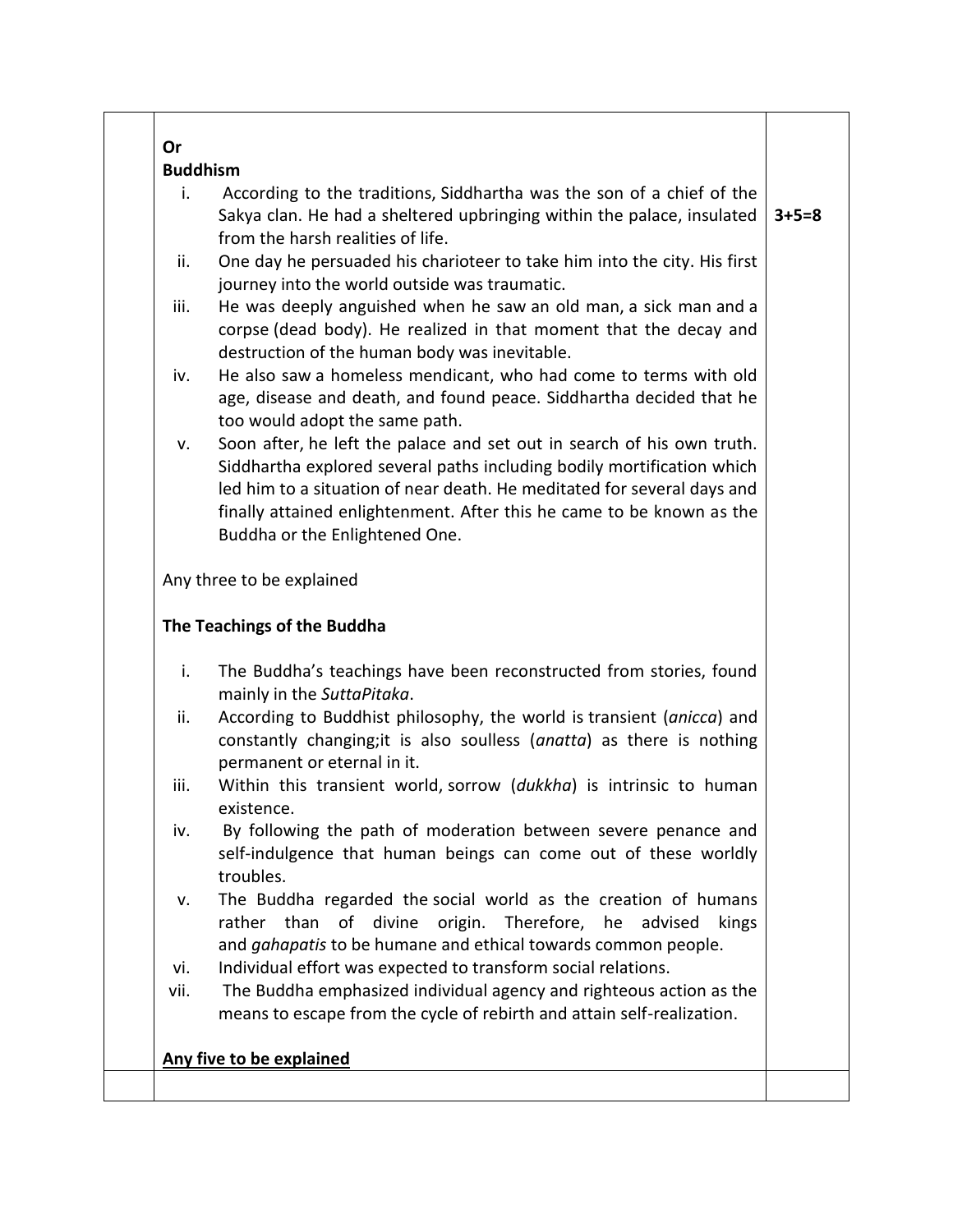| 12. | <b>LONG QUESTIONS</b> |                                                                       |             |
|-----|-----------------------|-----------------------------------------------------------------------|-------------|
|     |                       | Sulh-i-kul policy of Akbar                                            |             |
|     |                       |                                                                       |             |
|     | i.                    | His empire comprised of many different ethnic and religious           |             |
|     |                       | communities -Hindus, Jainas, Zoroastrians and Muslims.                |             |
|     | ii.                   | As thesource of all peace and stability the emperor stoodabove all    |             |
|     |                       | religious and ethnic groups, mediatedamong them, and ensured          |             |
|     |                       | that justice and peace.                                               |             |
|     | iii.                  | In sulh-i-kul all religions and schools of thoughthad freedom of      |             |
|     |                       | expression.                                                           |             |
|     | iv.                   | The ideal of sulh-i-kul was implemented through state policies.       |             |
|     | v.                    | The nobility under the Mughals wasa composite one comprising          |             |
|     |                       | Iranis, Turanis, Afghans, Rajputs, Deccanis, etc.                     |             |
|     | vi.                   | Akbar abolished the tax onpilgrimage in 1563 and jizyain 1564 as      |             |
|     |                       | the two were basedon religious discrimination.                        |             |
|     | vii.                  | Instructions were sent toofficers of the empire tofollow the          |             |
|     |                       | precept of sulh-i-kul in administration.                              |             |
|     | viii.                 | All Mughal emperors gavegrants to support thebuilding and             |             |
|     |                       | maintenance of places of worship and maintenance.                     |             |
|     | ix.                   | On Id, Shab-i-barat and Holi, the court was full of life.             |             |
|     | X.                    | The nobility was recruited from diverse ethnic andreligious groups    |             |
|     | xi.                   | Akbar had marital alliances with various ethnic groups                |             |
|     | xii.                  | Members of Hindu castes inclined towards educationand                 |             |
|     |                       | accountancy were also promoted, a famousexample being Akbar's         |             |
|     |                       | finance minister, Raja TodarMal, who belonged to the Khatri caste     |             |
|     | xiii.                 | The high respect shown by Akbar towardsthe members of the             |             |
|     |                       | lesuit mission.                                                       |             |
|     | xiv.                  | Interfaith debates in the <i>ibadatkhanaat</i> Fatehpur Sikri between |             |
|     |                       | learned Muslims, Hindus, Jainas, Parsis and Christians.               |             |
|     | XV.                   | Akbar's religious viewsmatured as he queried scholars ofdifferent     |             |
|     |                       | religions and sects and gatheredknowledge about their doctrines.      |             |
|     | xvi.                  | He tried to understand religions towards a self-conceived             |             |
|     |                       | eclecticform of divine worship focused on lightand the sun.           | $4 + 4 = 8$ |
|     | xvii.                 | He assimilated a heterogeneous populace within an imperial            |             |
|     |                       | edifice                                                               |             |
|     |                       | Any four to be explainedPg250                                         |             |
|     |                       | <b>B. Chronicle production</b>                                        |             |
|     |                       |                                                                       |             |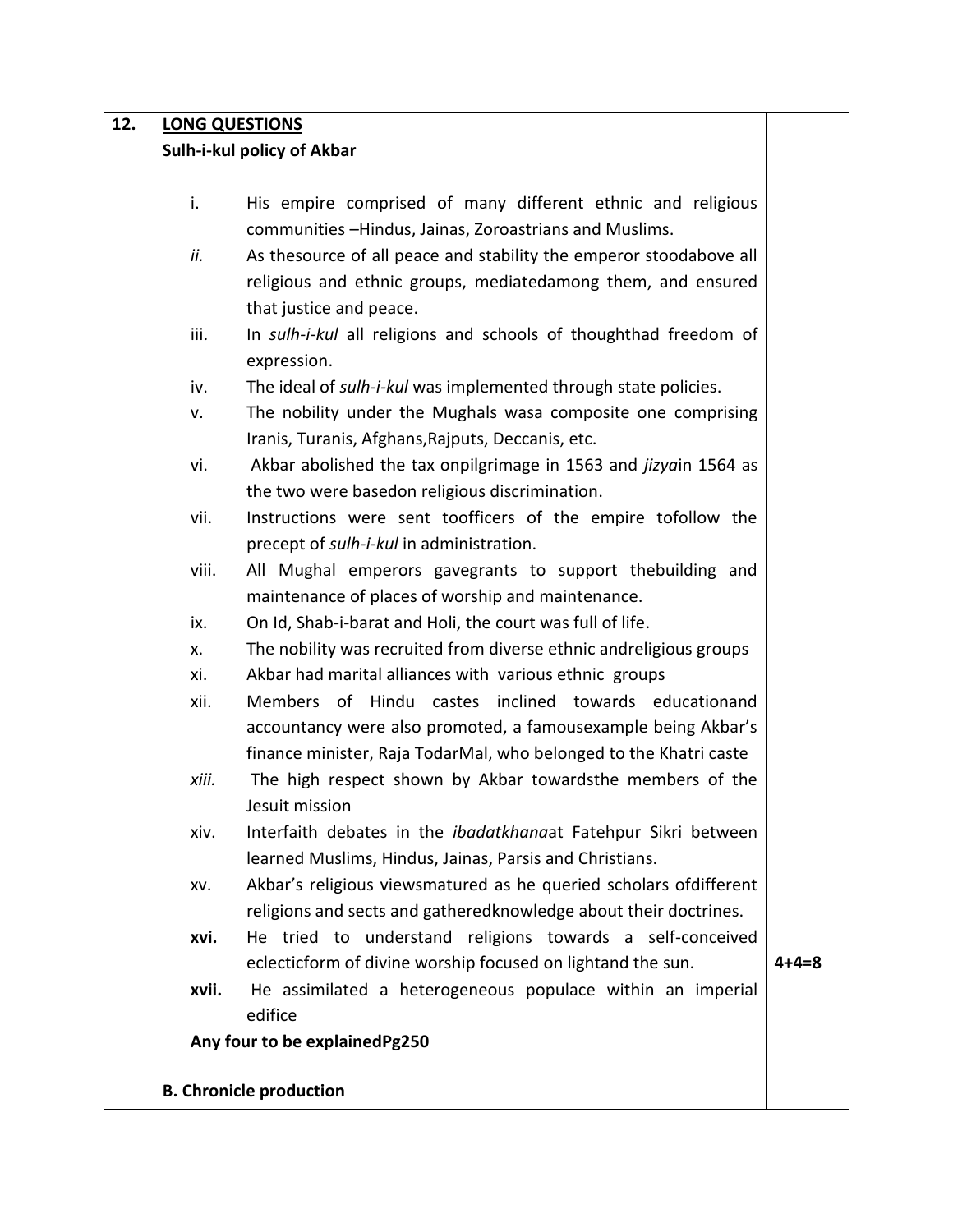| i.    | Chronicles were written in Persian alongside Hindavi and its regional<br>variants. This was because Turkish was their mother tongue.                                                      |       |
|-------|-------------------------------------------------------------------------------------------------------------------------------------------------------------------------------------------|-------|
| ii.   | All books in India were the manuscript.                                                                                                                                                   |       |
| iii.  | The centre for manuscript production was imperial kitabkhana.                                                                                                                             |       |
| iv.   | It was a scriptorium that was a place where the emperor's collections<br>of manuscript was kept and new were produced.                                                                    |       |
| v.    | Number of people performed variety of tasks like paper makers<br>prepared the folios of the manuscript, scribers or calligraphers copied<br>the text and painters illustrated the scenes. |       |
| vi.   | The book binders and the folios within ornamental covers.                                                                                                                                 |       |
| vii.  | The people involved in the production of manuscripts got recognition<br>in the form of titles and awards                                                                                  |       |
|       | Any four to be explained<br>Pg227-28                                                                                                                                                      |       |
|       | <b>OR</b>                                                                                                                                                                                 |       |
|       | <b>Importance and limitations of Ain-i- Akbari</b>                                                                                                                                        |       |
|       | A. Importance                                                                                                                                                                             |       |
| i.    | The Ain gives detailed accounts of the organization of the court,                                                                                                                         |       |
|       | administration and army, the sources of revenue and the physical                                                                                                                          |       |
|       | layout of the provinces and the literary, cultural and religious<br>traditions of the people.                                                                                             |       |
| ii.   | Along with a description of the various departments of Akbar's                                                                                                                            |       |
|       | government and elaborate descriptions of the various provinces                                                                                                                            |       |
|       | (subas) of the empire                                                                                                                                                                     |       |
| iii.  | The Ain gives us intricate quantitative information of those provinces.                                                                                                                   |       |
| iv.   | The Ain is therefore a mine of information for us about the Mughal                                                                                                                        |       |
|       | Empire during Akbar's reign.                                                                                                                                                              |       |
| v.    | The Ain is made up of five books (daftars), of which the first three                                                                                                                      |       |
|       | books describe the administration.                                                                                                                                                        |       |
| vi.   | The first book, called manzil-abadi, concerns the imperial Household                                                                                                                      |       |
|       | and its maintenance.                                                                                                                                                                      |       |
| vii.  | The second book, sipah-abadi, covers the military and civil                                                                                                                               | 4+4=8 |
|       | administration and the establishment of servants.                                                                                                                                         |       |
| viii. | The third book, mulk-abadi, is the one which deals with the fiscal side                                                                                                                   |       |
|       | Any four to be explained                                                                                                                                                                  |       |
|       |                                                                                                                                                                                           |       |

## **B. limitations of Ain-i- Akbari**

T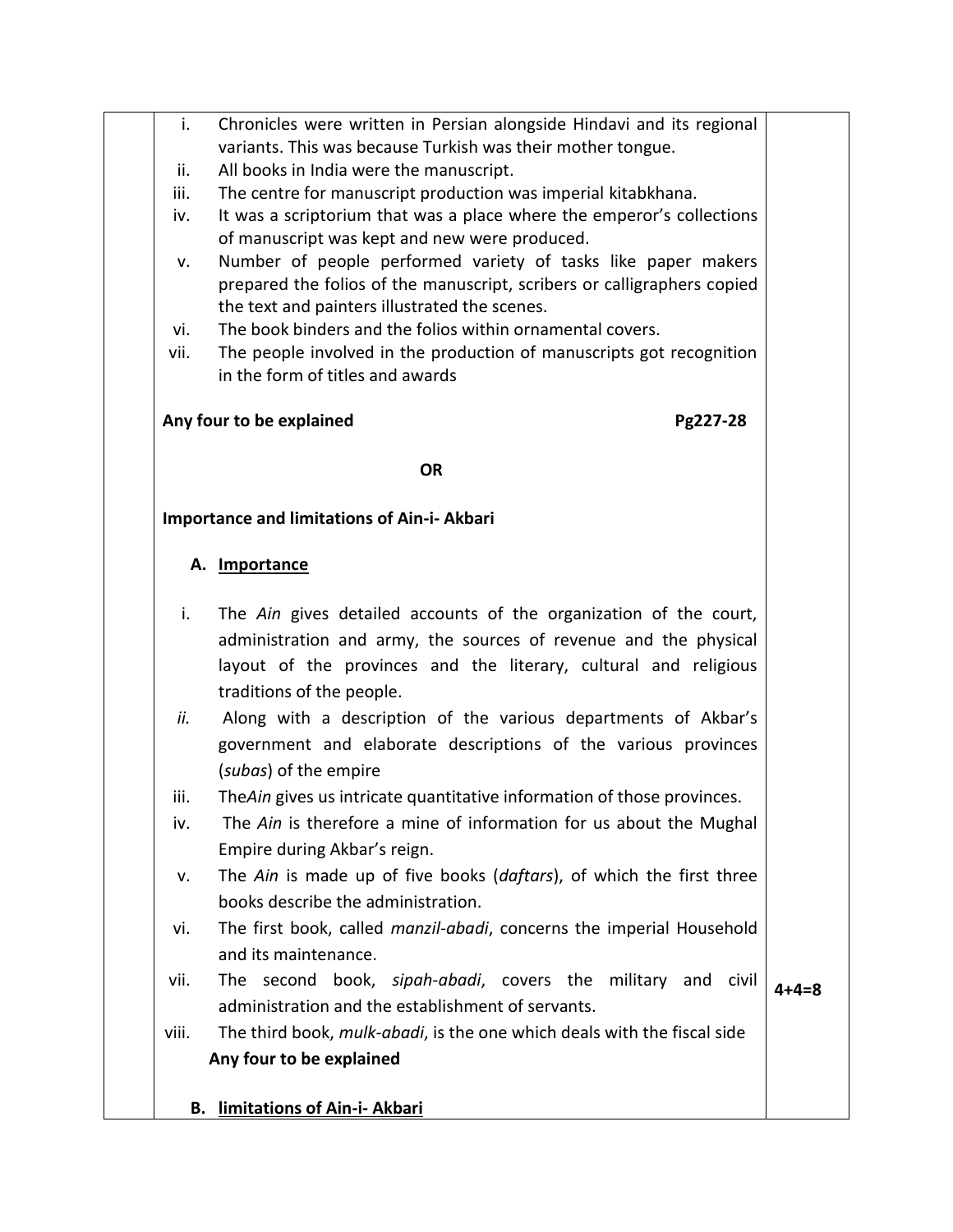|     | i.    | Numerouserrors in totaling have been detected. These areascribed            |         |
|-----|-------|-----------------------------------------------------------------------------|---------|
|     |       | to simple slips of arithmetic or of transcription by Abu'l Fazl's           |         |
|     |       | assistants.                                                                 |         |
|     | ii.   | Ain is the somewhatskewed nature of the quantitative data.                  |         |
|     | iii.  | Data werenot collected uniformly from all provinces.                        |         |
|     | iv.   | For many subas detailed information was compiled about the caste            |         |
|     |       | composition of the zamindars such information is not available              |         |
|     |       | forBengal and Orissa.                                                       |         |
|     | v.    | Vital parameters such as prices and wagesfrom these areas are               |         |
|     |       | not as well documented except Agra.                                         |         |
|     | vi.   | It has limited relevance for the rest ofthe country.                        |         |
|     |       | Any four to be explained<br>Pg-217                                          |         |
| 13. |       | Non cooperation movement                                                    |         |
|     |       |                                                                             | $8X1=8$ |
|     | i.    | Protest against Rowlatt act, Jallianwala Bagh massacre, Khilafat            |         |
|     |       | movement for Swaraj and against the Govt. of India Act 1919                 |         |
|     | iii.  | Knitted apopular movement throughHindu Muslims participated                 |         |
|     |       | together against the colonial power.                                        |         |
|     | iv.   | Swadeshi and boycott movement became popular<br>People defied laws          |         |
|     | v.    |                                                                             |         |
|     | vi.   | Tribal people violated forest laws.                                         |         |
|     | vii.  | Traders, farmers, workers joined in the movement                            |         |
|     | viii. | Non-cooperation with the colonial power                                     |         |
|     | ix.   | people's leader byentailed renunciation and self<br>He became<br>discipline |         |
|     | X.    | Gandhiji emerged as undisputed leader                                       |         |
|     | xi.   | Shaken the foundation of British power.                                     |         |
|     | xii.  | It was a training for self-rule                                             |         |
|     |       | To be assessed as a whole                                                   |         |
|     |       | Pg-350                                                                      |         |
|     |       |                                                                             |         |
|     |       | <b>OR</b>                                                                   |         |
|     |       |                                                                             |         |
|     |       | <b>Factors responsible for Partition of India</b>                           |         |
|     |       |                                                                             | 8       |
|     |       | Separate electorates given by the British to Muslims in 1909<br>i.          |         |
|     |       | and expanded in 1919. (Govt. of India Act-1909 and 1919)                    |         |
|     |       | Sectarian slogans used on the basis of religion in the 1920s.<br>ii.        |         |
|     |       | iii.<br>Tabligh and Shuddhi movements -Music before Mosque, cow             |         |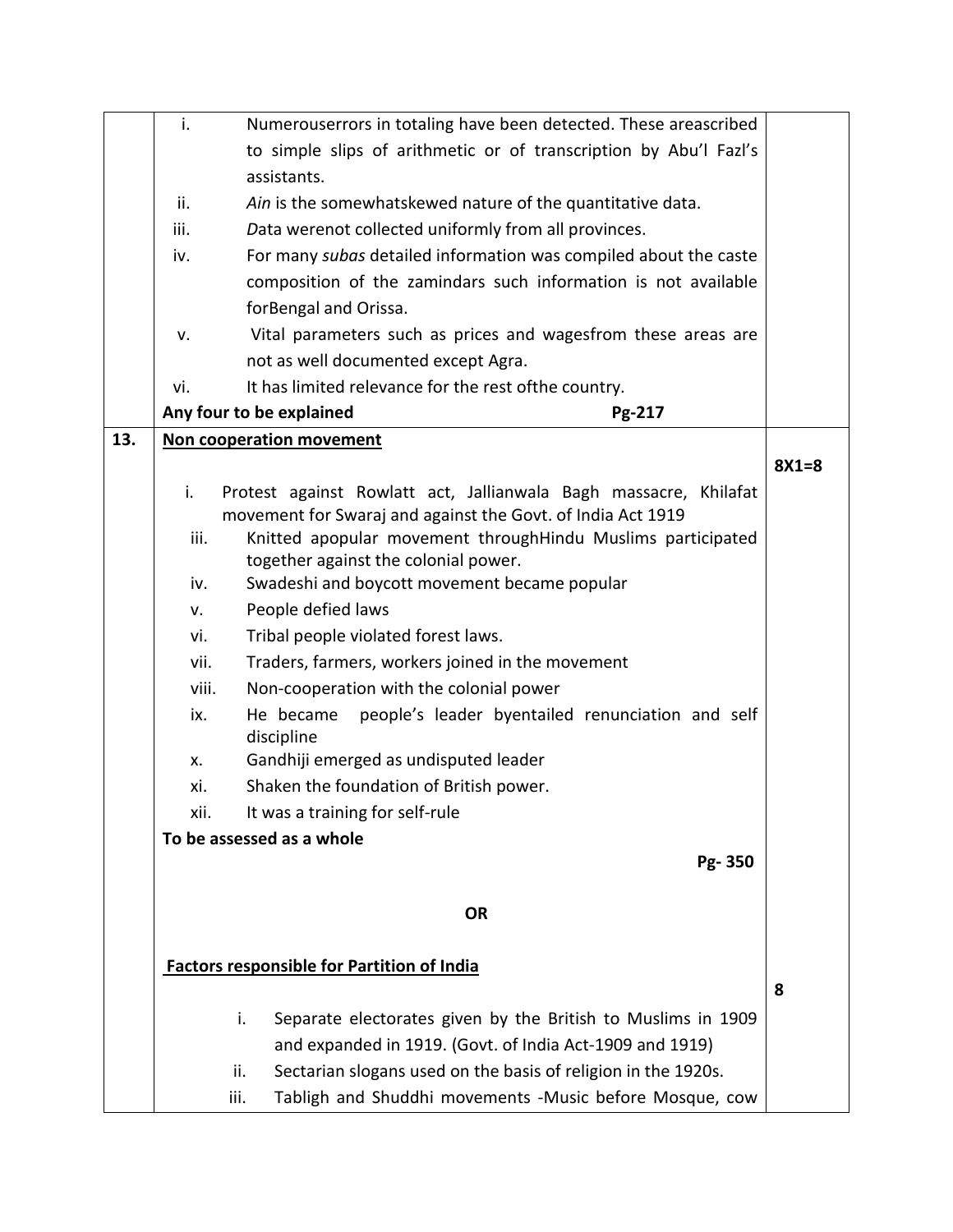|    |                        | protection movement etc.                                            |   |
|----|------------------------|---------------------------------------------------------------------|---|
|    | iv.                    | Communal tensions and riots deepened the differences                |   |
|    |                        | between the two communities.                                        |   |
|    | v.                     | Outcome of 1937 elections.                                          |   |
|    | vi.                    | Muslim league demanded a joint government in UP and was             |   |
|    |                        | rejected by INC.                                                    |   |
|    | vii.                   | Jinnah's insistence that the league should be recognized as the     |   |
|    |                        | sole spokesman of the Muslims and other developments.               |   |
|    | viii.                  | Demand for communal vote in the executive council by Jinnah.        |   |
|    | ix.                    | Pakistan resolution by Muslim league in 1940                        |   |
|    | Х.                     | Congress ministries also contributed to the widening of rift. The   |   |
|    |                        | party rejected the Muslim league proposal for coalition govt.       |   |
|    | xi.                    | Provincial elections of 1946.                                       |   |
|    | xii.                   | <b>Cabinet Mission Plan.</b>                                        |   |
|    | xiii.                  | Direct Action Day.                                                  |   |
|    | xiv.                   | Partition of India and Communal riots                               |   |
|    | XV.                    | Any other relevant point                                            |   |
|    |                        | Pg-383                                                              |   |
|    |                        |                                                                     |   |
|    |                        |                                                                     |   |
|    |                        |                                                                     | 8 |
| 14 |                        |                                                                     |   |
|    | <b>Mother's advice</b> |                                                                     |   |
|    |                        |                                                                     |   |
|    |                        | 14.1 king conquered the earth-                                      |   |
|    | ι.                     | The wise man in control of his senses that guards his kingdom.      |   |
|    | ii.                    | By avoiding greed and anger                                         |   |
|    |                        |                                                                     |   |
|    | 14.2 Views on feud war |                                                                     |   |
|    |                        | i. She wanted to makepeace.                                         |   |
|    |                        | ii. There is no victory at the end.                                 |   |
|    | iii.                   | She told a person could happily enjoy the earth along with the wise |   |
|    |                        | and heroic Pandavas                                                 |   |
|    | iv.                    | There is no good in a war, no law (dharma) and profit.              |   |
|    |                        |                                                                     |   |
|    |                        |                                                                     |   |
|    |                        | 14.3 Gandhari's appeal to her son                                   |   |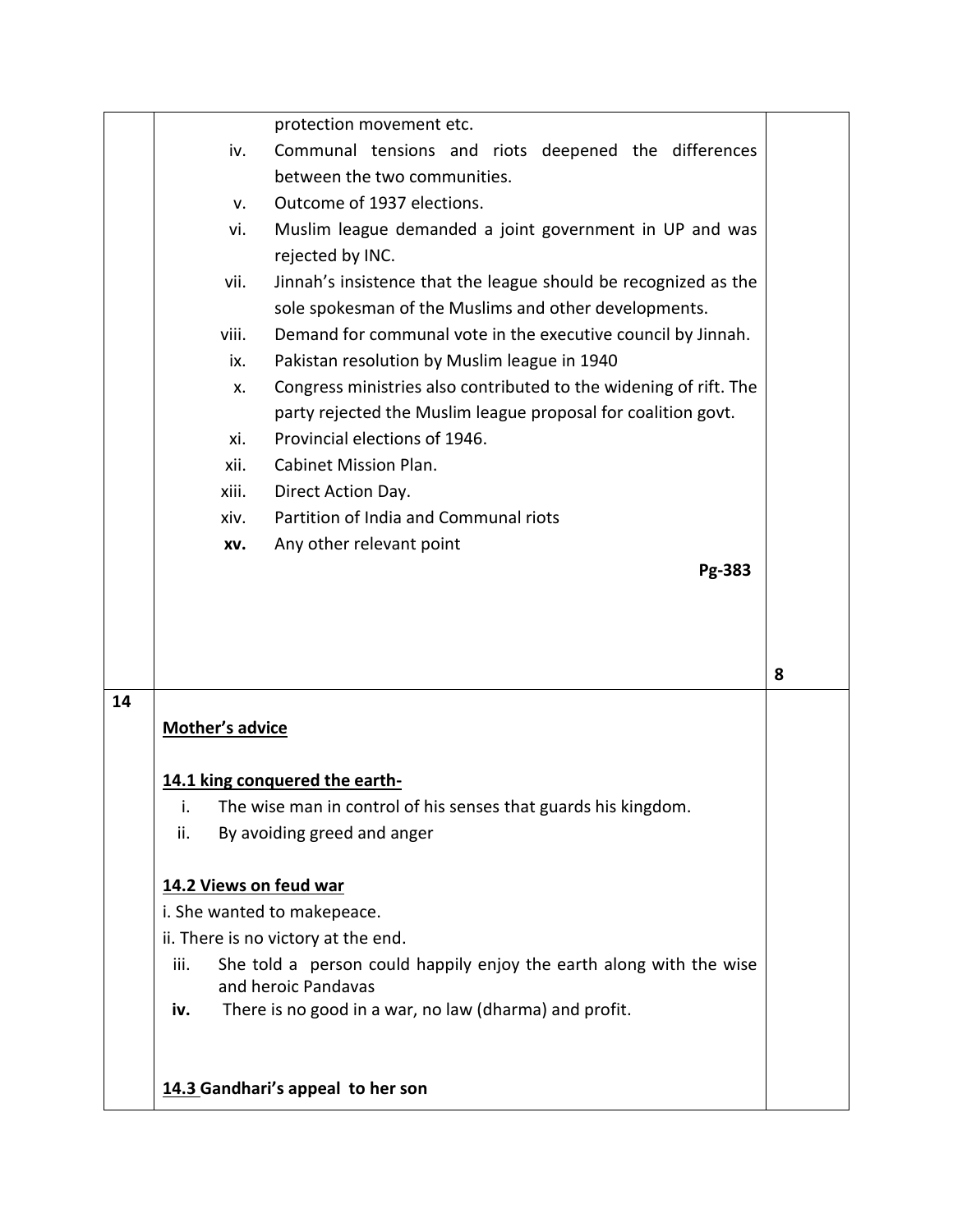|     | i.     | She appealed to make peace with Pandavas                                                                                                                                                                                                                                            |           |
|-----|--------|-------------------------------------------------------------------------------------------------------------------------------------------------------------------------------------------------------------------------------------------------------------------------------------|-----------|
|     | ii.    | Told him to avoid war                                                                                                                                                                                                                                                               |           |
|     | iii.   | War would not bring good to man                                                                                                                                                                                                                                                     | $2+3+2=7$ |
|     | iv.    | There is no victory at the end                                                                                                                                                                                                                                                      |           |
|     | v.     | To be friendly with the Pandavas                                                                                                                                                                                                                                                    |           |
|     | vi.    | There would be no good in a war and set his mind off from the war.                                                                                                                                                                                                                  |           |
|     |        | <b>Pg=60</b>                                                                                                                                                                                                                                                                        |           |
|     |        |                                                                                                                                                                                                                                                                                     |           |
| 15. |        | 15.1 System of Varnas                                                                                                                                                                                                                                                               |           |
|     | i.     | The highest caste was the <b>Brahmana</b> and as the Brahman was only<br>another name for the force called nature, and the head was the<br>highest part of the  body, the Brahmana are the choice part of the<br>whole genus. Therefore the Hindus considered them as the very best |           |
|     |        | of mankind.                                                                                                                                                                                                                                                                         |           |
|     | ii.    | The next caste was the Kshatriya, who was created, as they say, from<br>the shoulders and hands of Brahman. Their degree was not much<br>below that of the Brahmana.                                                                                                                |           |
|     | iii.   | After them follow the Vaishya, who were created from the thigh of                                                                                                                                                                                                                   |           |
|     |        | <b>Brahman</b>                                                                                                                                                                                                                                                                      |           |
|     | iv.    | Shudra, who were created from his feet  Between the latter two<br>classes there is no very great distance.                                                                                                                                                                          |           |
|     |        | 15.2 As social pollution-                                                                                                                                                                                                                                                           |           |
|     |        | i. Based on exploitation                                                                                                                                                                                                                                                            |           |
|     |        | ii. Created out of the Brahman/nature                                                                                                                                                                                                                                               |           |
|     |        | iii Differential treatment                                                                                                                                                                                                                                                          |           |
|     |        |                                                                                                                                                                                                                                                                                     |           |
|     |        | 15.3 He considered the caste system contrary to the law of nature as god has                                                                                                                                                                                                        |           |
|     |        | created everyone equal and this system was not prevalent in the western                                                                                                                                                                                                             |           |
|     |        | society. He considered it as social pollution.                                                                                                                                                                                                                                      | $3+2+2=7$ |
|     | Pg-125 |                                                                                                                                                                                                                                                                                     |           |
| 16. |        |                                                                                                                                                                                                                                                                                     |           |
|     |        |                                                                                                                                                                                                                                                                                     |           |
|     |        | <b>Buchanan on Rajmahal hills</b>                                                                                                                                                                                                                                                   |           |
|     |        | 16.1 Productive                                                                                                                                                                                                                                                                     |           |
|     | i.     | Land should be cleared of woods                                                                                                                                                                                                                                                     |           |
|     | ii.    | Plantations of Asan and Palas, for Tessar (Tassar silk worms) and Lac,                                                                                                                                                                                                              |           |
|     |        | should occupy the place of woods                                                                                                                                                                                                                                                    |           |
|     | iii.   | For the expansion and extension of cultivable area                                                                                                                                                                                                                                  |           |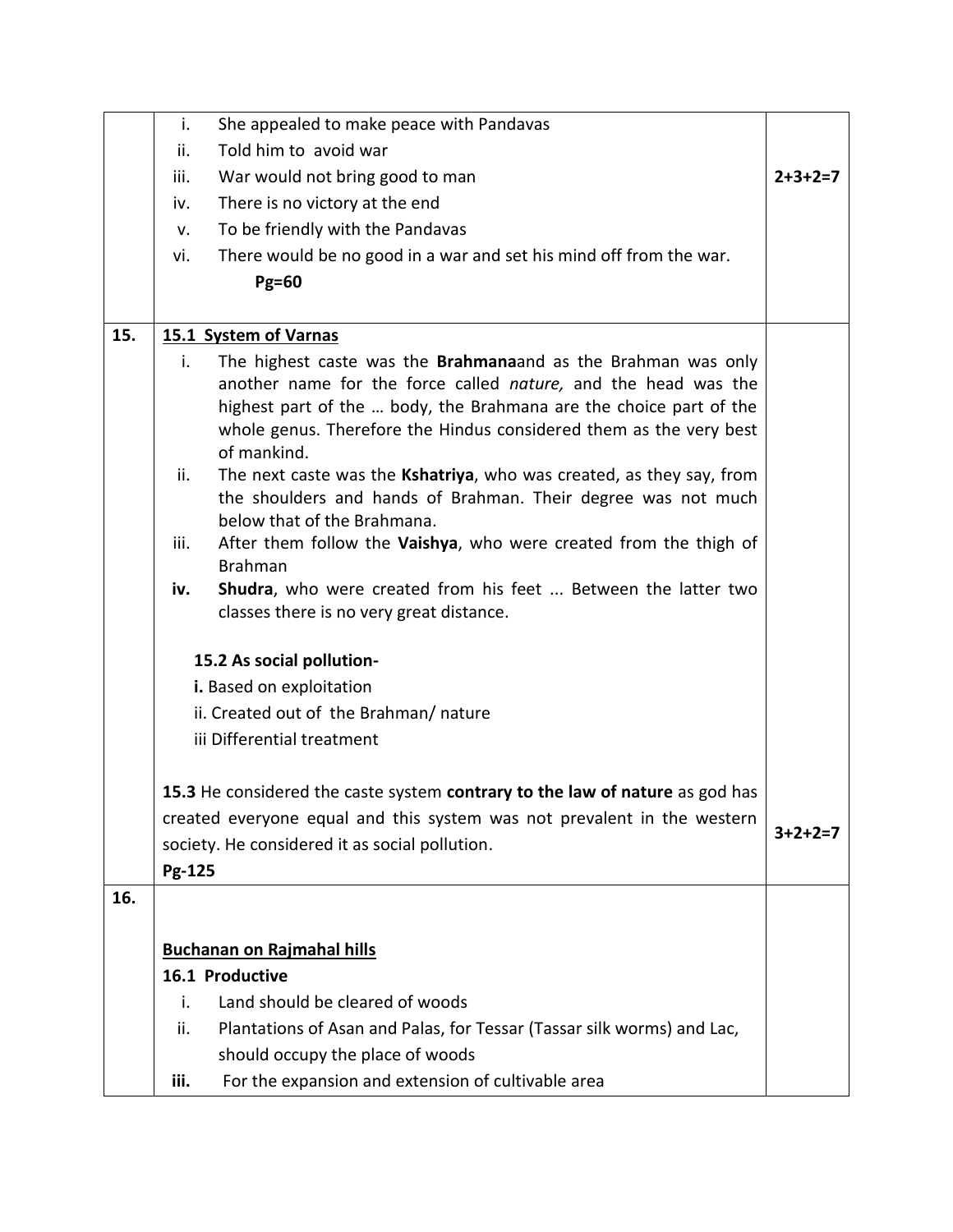